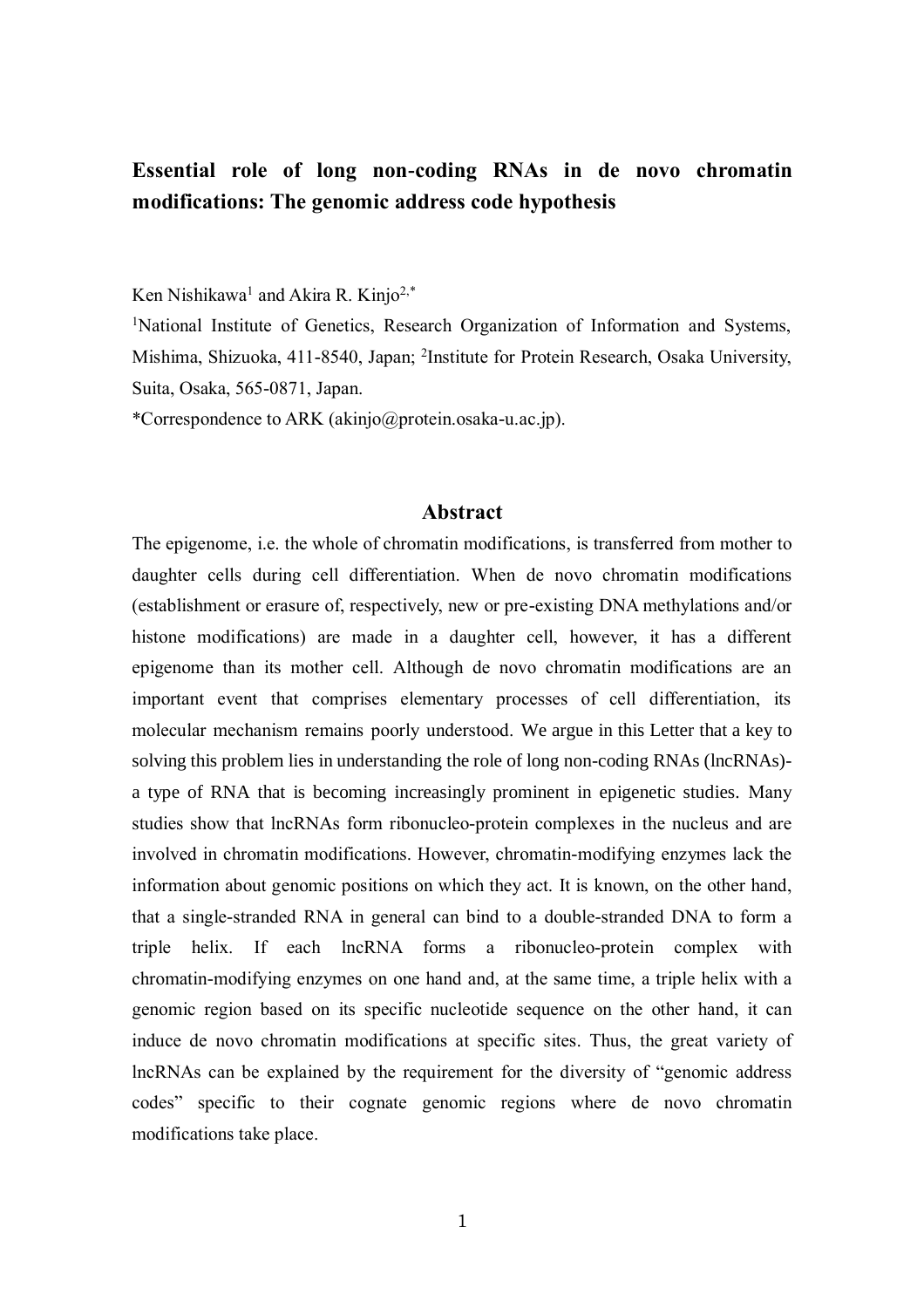**Keywords:** genome; epigenome; cell differentiation; chromatin-modifying enzyme; triple helix; stem-loop

## **Introduction**

 While all cells constituting a multicellular organism are derived from a single zygote to share the identical genome, they have different epigenomes depending on their cell types. The epigenome is a genome-wide pattern of gene-expression regulation embodied as chromatin modifications composed of DNA methylation as well as histone post-translational modifications, such as acetylation, methylation, phosphorylation and so on. The epigenome is maintained through cell division via epigenetic memory transfer from mother to daughter cells. This process is well illustrated by the maintenance of methylated DNA through DNA replication, where hemi-methylated nascent DNA strands are selectively methylated with DNA methyltransferase DNMT1 to reproduce the original methylated DNA (Alberts et al. 2015).

 Alteration of the epigenome, on the other hand, should occur in accordance with the progression of ontogenesis of an organism via cell differentiation. De novo chromatin modifications, including DNA methylations and histone modifications that are newly introduced or deleted, can be regarded as elementary steps of the epigenomic alteration. To date, the molecular mechanism of de novo chromatin modification is only poorly understood (Baubec et al. 2015). The difficulty of the problem may arise from the reciprocal relationship between the genome and the epigenome (Fig. 1). The downward blue arrows pointing from the epigenome to the genome in Fig. 1 represent the regulation of genomic information (gene expression), the molecular mechanisms of which are well understood. On the contrary, the upward red arrows pointing from the genome to the epigenome represent establishment or alteration of the epigenome (chromatin modifications) according to the information encoded on the genome possibly in conjunction with environmental cues (Fig. 1), the molecular mechanism of which is still unclear. Cell differentiation is a typical epigenetic phenomenon, during the course of which the epigenome is to be altered and a new epigenome specific to the terminally differentiated cell must be established. De novo chromatin modification may be a good starting point to tackle this basic biological issue.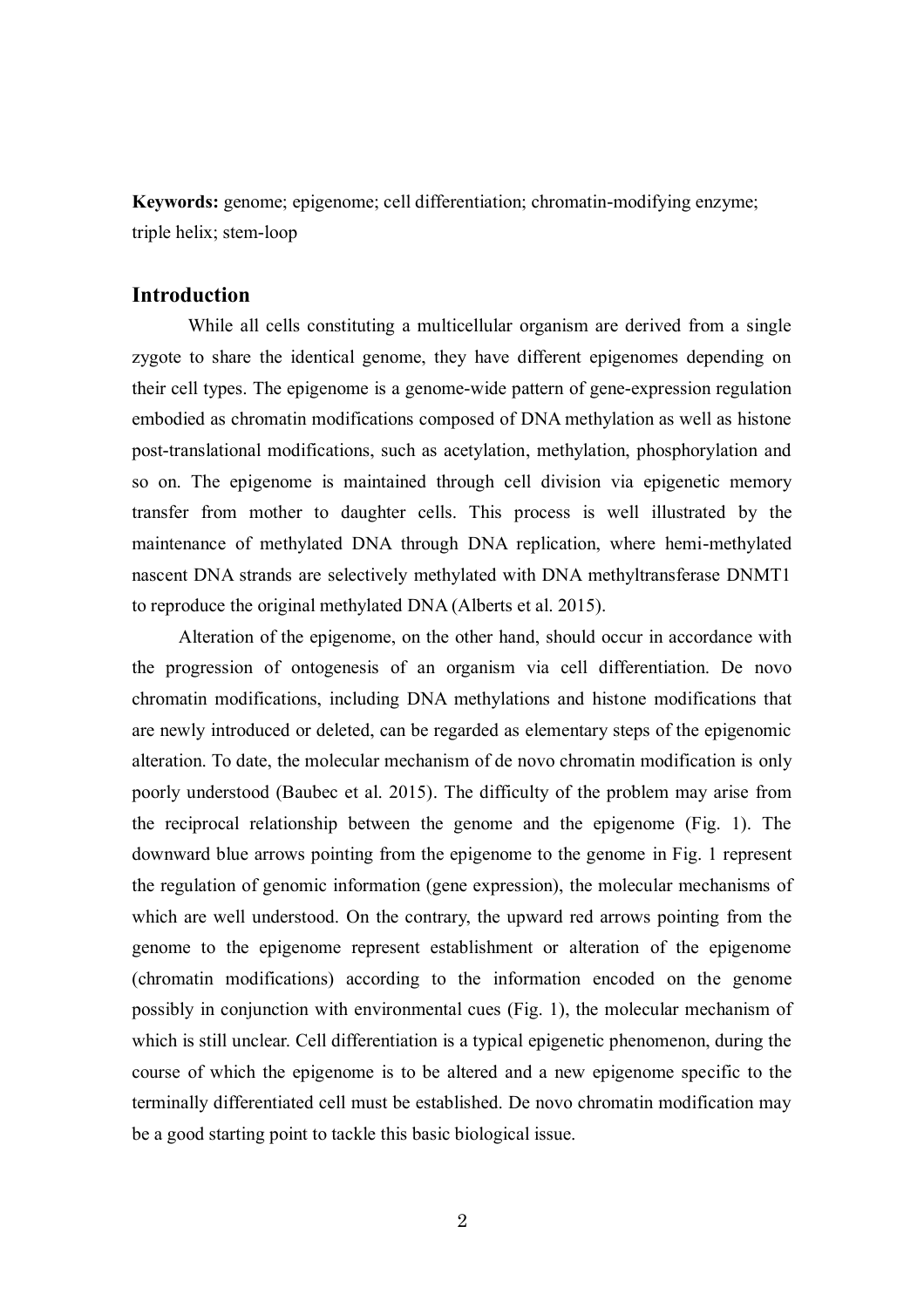

————————————————————————————————————————————————————————————————————

Figure 1. A schematic view of genome, epigenome and phenotype in a cell. The genome, under a certain environment (blue horizontal arrow), determines the epigenome (upward red arrows) while the epigenome regulates the genome by activating or repressing gene expressions (downward blue arrows). The genome covered with a specific set of epigenomic marks determines the phenotype (the upward white arrow).

————————————————————————————————————————————————————————————————————

## **Cell differentiation and de novo chromatin modifications**

 Suppose that new chromatin modifications that were absent in a mother cell are induced in the daughter cells over the course of cell differentiation. In the case of DNA methylation, for example, these correspond to de novo DNA methylations, that is, new methyl groups are added to previously unmethylated genomic sites. Similarly, it is expected that new histone modifications be introduced as cell differentiation proceeds.

 Alteration of genome-wide chromatin modifications associated with embryogenesis as well as ontogenesis has been investigated by advanced sequencing techniques. Bisulphite sequencing, for instance, has helped to reveal the DNA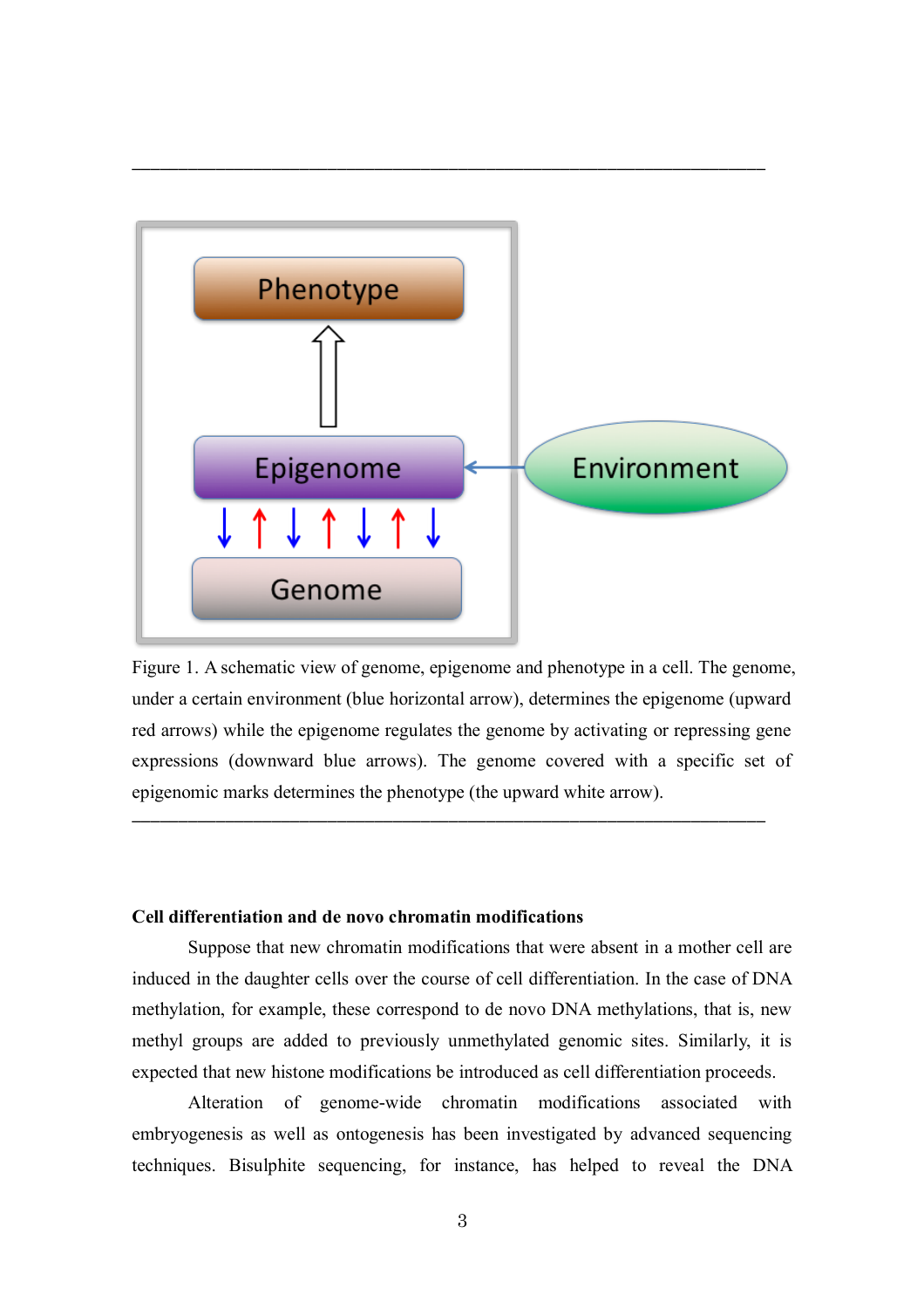methylation landscapes of mammals and plants. In mammals, methylation reprogramming over all the genomic regions, except for imprinted genes, are performed twice in primordial germ cells and immediately after fertilization (Reik et al. 2001). After this the DNA methylation restarts around the time of implantation, and DNA methylations as well as histone modifications rapidly proceed throughout the embryogenesis (Vastenhouw and Schier 2012). This process must involve massive de novo chromatin modifications.

 It was observed in mammals that the DNA methylation globally covers the genome, including intergenic DNA regions as well as gene-bodies, leaving only CpG islands mainly localized in gene promoters and cis-regulating enhancers unmethylated (Suzuki and Bird 2008). Promoter and/or enhancer DNA regions are differentially methylated depending on different cell lineages and developmental stages. The differential methylation along the course of cell differentiation must be brought about by de novo DNA methylation. There are, however, few investigations to elucidate the molecular details of de novo chromatin modifications.

 In the case of new chromatin modifications such as de novo DNA methylations, we cannot assume that the modifications are copied from a mother cell to daughter cells. We propose that the key to understanding the de novo chromatin modification, or the problem of how new epigenomes are established (the upward red arrows in Fig. 1), resides in non-coding RNAs, among them, long non-coding RNAs in particular, that are massively transcribed from the genome, as recent experiments have elucidated. Non-coding RNAs are encoded in the genome and expressed as transcripts, which matches with the direction of the upward red arrows in Fig. 1.

### **Long non-coding RNAs are abundant**

In the early 21<sup>st</sup> century, the RIKEN Mouse Genome Project Team (Hayashizaki) and Kanamori 2004), while analyzing cDNAs to identify genes in the mouse genome, discovered the existence of a wide variety of transcripts that did not correspond to any (protein-coding) genes (Katayama et al. 2005). Closer examination revealed that some of these transcripts overlapped with protein coding regions but were coded on the anti-sense strand while others are coded in intergenic regions. In short, as confirmed by later studies, the transcripts were found to originate from various genomic regions. Further studies have shown that a major fraction of the entire genome is transcribed and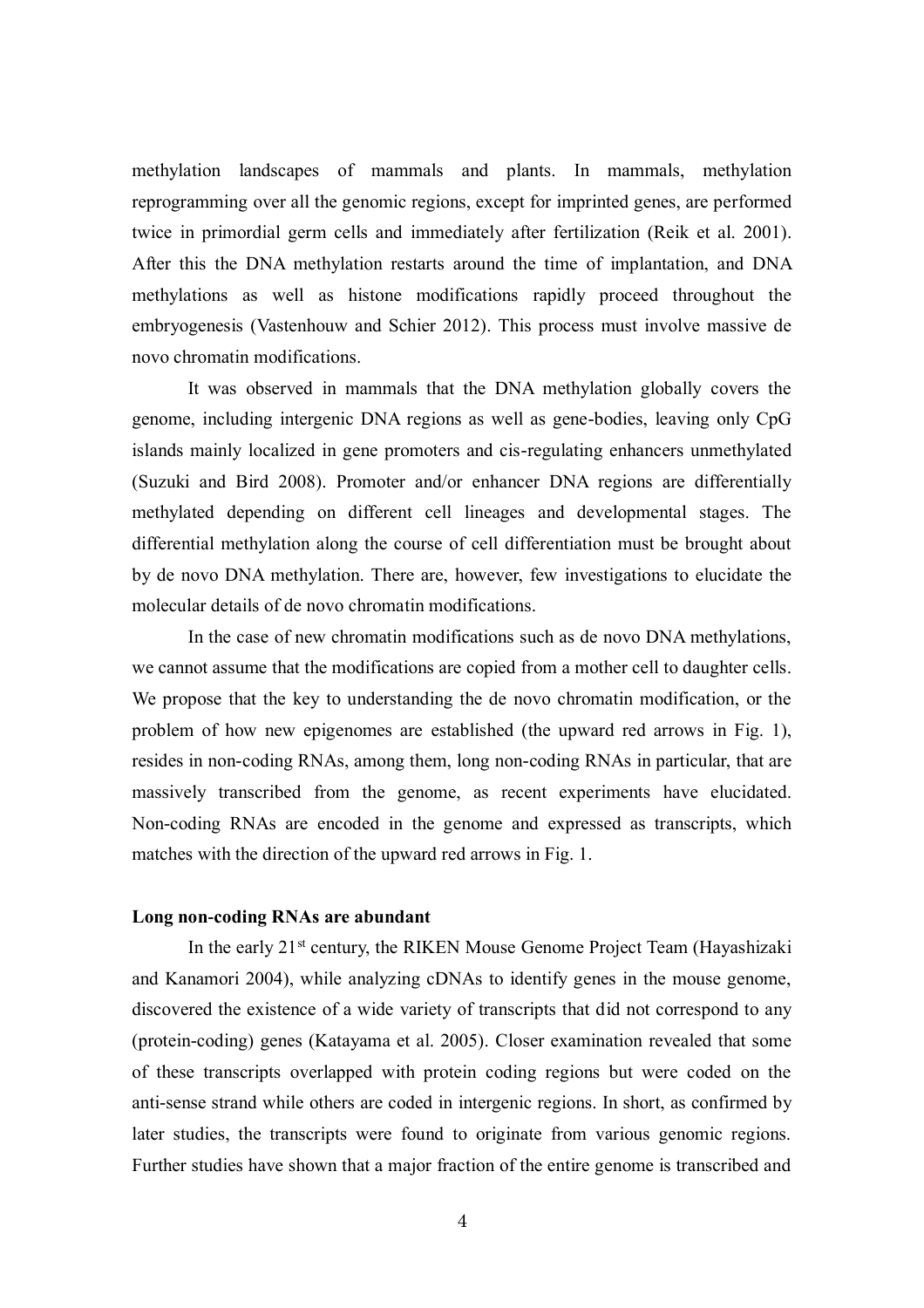the numerous transcripts with unknown functions are called "dark matter RNAs" (Kapranov and St Laurent 2012).

 These transcripts are now called "non-protein coding RNAs" (ncRNAs) as they do not code proteins. Depending on their length, they are roughly classified into small non-coding RNAs (snRNA) consisting of 20-40 nucleotides or long non-conding RNAs (lncRNAs) of more than 200 nucleotides. Here, we focus on lncRNAs. Similarly to ordinary mRNAs, lncRNAs are transcribed by RNA polymerase II (Pol II), and the transcripts are processed with 5' capping, splicing, and 3' polyadenylation. However, lncRNAs do not contain ORFs and are not translated to proteins. Compared to mRNAs, lncRNAs are generally less conserved, which makes it difficult to predict their functions by sequence homology. In addition, they are highly tissue-specific or cell-type specific and many of them have a low expression level.

 The number of identified lncRNA sequences encoded in human genomes has increased each year. This curious phenomenon is related to the tissue-specific nature of lncRNAs. A definitive method to identify genes is to express the genes in cells and to analyze the resulting cDNAs. This procedure is especially essential for identifying such "ambiguous" genes as those encoding lncRNAs. The high tissue specificity implies, however, that only a limited variety of lncRNAs are expressed in a particular cell. It follows that we need to study many kinds of tissues and cells to obtain a comprehensive list of lncRNAs. The number of lncRNA-coding genes in the human genome was once estimated to be around 15,000 (Derrien et al. 2012), which was less than that of the protein-coding genes (about 21,000). However, the number has gradually increased since then and we now (in 2015) know at least 58,000 lncRNA-coding genes (Iyer et al. 2015). Iyer et al. (2015) have used many kinds of cancer cells to identify the lncRNAs (presumably because they could not use normal human cells for the investigation). These findings naturally raise the following two questions. (1) What are the roles of so many lncRNAs in the cells? (2) Why are so many lncRNAs necessary?

#### **LncRNAs are involved in various biological activities**

 The transcripts originating from about two thirds of the genomic DNAs of human and other mammals were called the "dark matter", and researchers have wondered if they are of any biological significance or simply meaningless products transcribed from junk DNAs. Nevertheless, it has been reported that the number of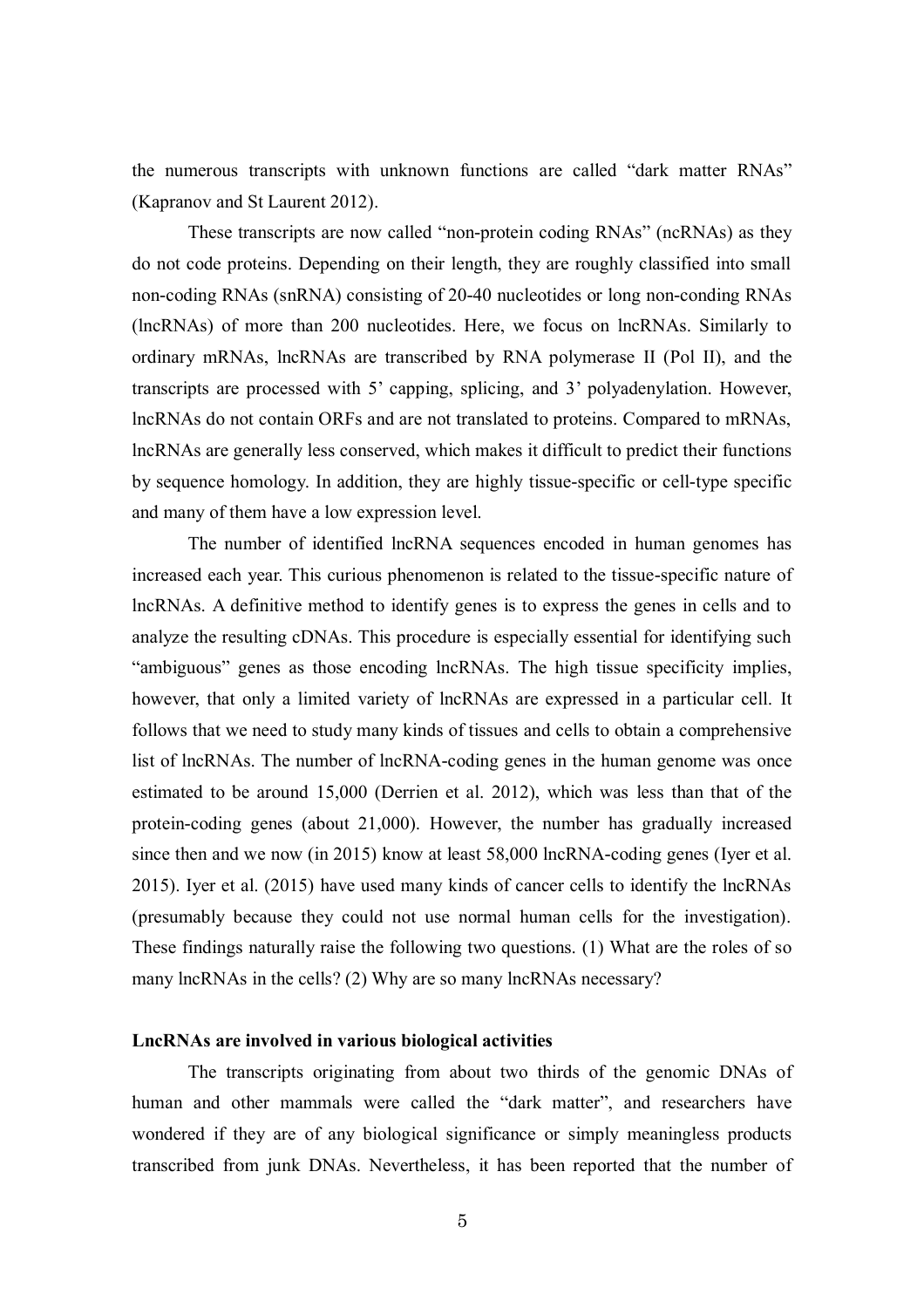lncRNAs correlates with evolutionary complexity of organisms better than the genome size or the number of protein-coding genes (Kapusta and Feschotte 2014). This observation does suggest some biological significance of lncRNAs.

 In fact, as studies of epigenetics advanced, lncRNAs were found to be involved in various important biochemical, cellular and developmental activities. Some well-known examples include such lncRNAs as *Xist* and *Tsix* that are involved in the inactivation of X chromosomes, or as *Kcnq1ot1*, *Airn*, and *H19* in genome imprinting. The HOX gene cluster, a developmental-control DNA region important in embryogenesis, encodes the lncRNAs *HOTTIP* and *HOTAIR* that regulate the expression of HOXA genes and HOXD gene, respectively. More than 200 lncRNAs including *lnc-RoR* are known to be involved in the maintenance of the pluripotency of ES cells and/or iPS cells. LncRNAs also play vital roles in ontogenesis of tissues and organs and cell differentiation. Some examples are the following: Differentiation of the fat cell (*ADINR* and other several hundred lncRNAs); In the hematopoietic lineage, red blood cell differentiation (*lnc-EPS* and more than 400 lncRNAs) and T-cell differentiation (*lnc-MAF4* and more than 100 lncRNAs); Development of the heart (e.g., *Fendrr* and *Braveheart*); Development of the brain and neurons (*Evf2*, *RMST*, *Paupar*, *TUG1* and many other lncRNAs) (Lopez-Pajares 2016).

 Many lncRNAs are expressed in various tissues and organs and are involved in their development and differentiation. Embryogenesis, ontogenesis and cell differentiation are accompanied with the establishment and alternation of epigenomes. Thus, it is natural to expect that lncRNAs play some role in the establishment and alteration of epigenomes (the upward red arrows in Fig. 1). This expectation was confirmed by recent studies using the epigenomic footprinting technique: the experiment was carried out for about 100 distinct cell types to indicate the concordance of cell-type specific transcription of lncRNAs with cell-type specific histone modifications (Amin et al. 2015). Now the question is: what are the precise roles of lncRNAs in epigenomic modifications?

 To identify the function of lncRNAs, it is necessary to conduct experiments for each molecular species, which is in general more difficult than functional characterization of proteins. Thus, the number of functionally characterized lncRNAs is not large (about several hundreds). Nevertheless, we can already see a great diversity of their functions. One functional classification is to divide into two classes depending on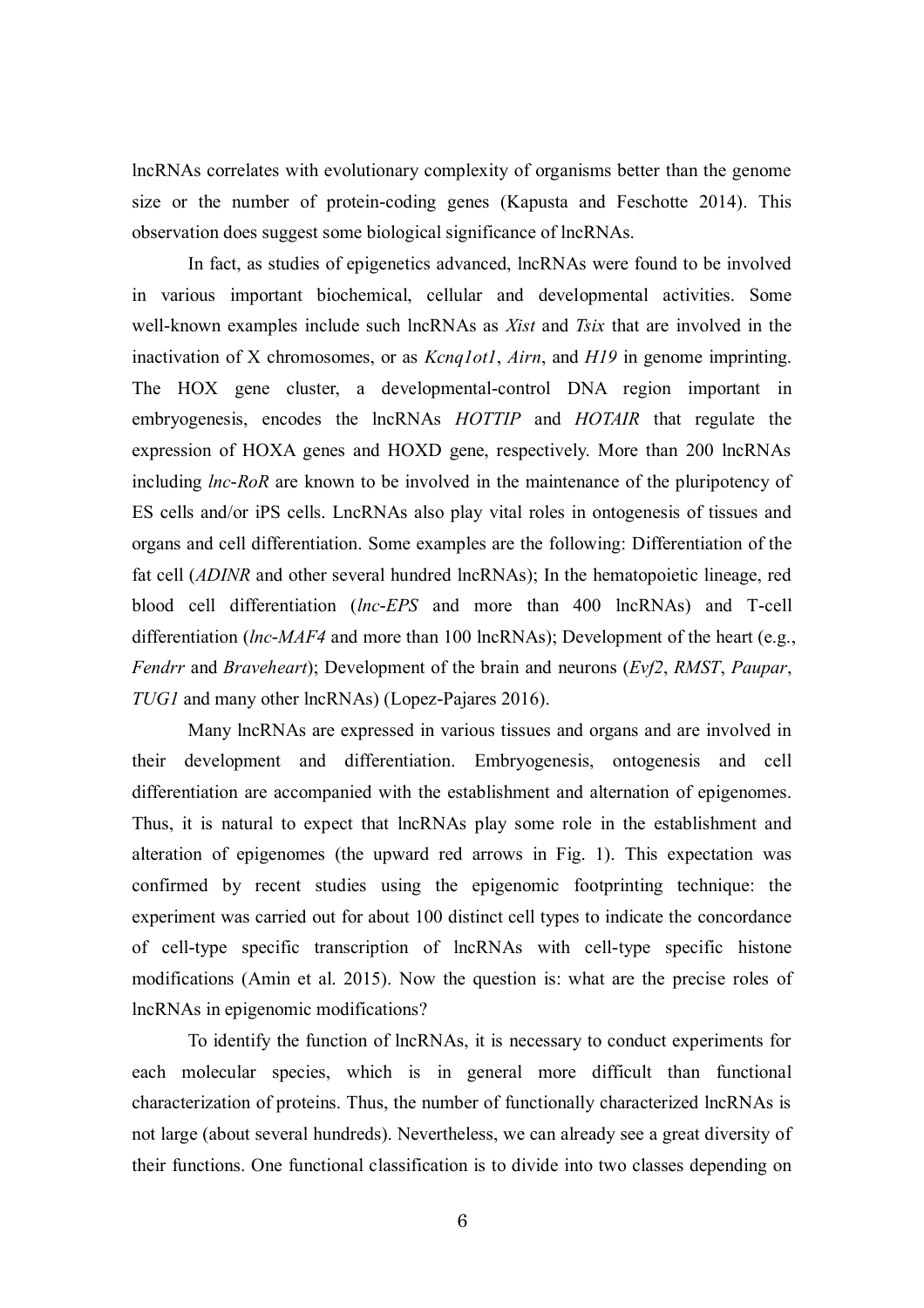whether they function inside the nucleus or in the cytoplasm. Examples of those lncRNAs functioning in the nucleus include those involved in chromatin modifications. Those functioning in the cytoplasm include those anti-sense lncRNAs that hybridize with their mRNA counterparts to inhibit the translation. Another classification is whether they are cis- or trans-regulatory. A lncRNA is said to be "cis-regulatory" if it functions in a genomic region near the coding region of the lncRNA itself. Otherwise, a lncRNA is said to be "trans-regulatory". While most of lncRNAs are thought to be cis-regulatory, some examples of trans-regulatory lncRNAs are known. One famous example is the lncRNA *HOTAIR* which is encoded in one of Homeobox genes, HOXC gene cluster on human chromosome 12. *HOTAIR* represses the expression of the HOXD gene on human chromosome 2. Thus, *HOTAIR* clearly acts in-trans (Fatica and Bozzoni 2014).

#### **LncRNAs have two functional domains**

 Looking across lncRNAs with known functions, we notice that many of them form a ribonucleo-protein complex. In the following, we focus on the cases where the protein components are chromatin-modifying enzymes. Accordingly, the corresponding lncRNAs function in the nucleus.

 One of the best characterized lncRNA-binding proteins is the PRC2 (Polycomb repressive complex 2), a chromatin-modifying (histone-methylation) complex consisting of several proteins (Geisler and Paro 2015). PRC2 binds a lncRNA by recognizing its stem-loop secondary structure. The specificity of the RNA-protein binding is low in the following sense. Since any sufficiently long RNAs tend to contain some stem-loop secondary structures, PRC2 almost indiscriminately binds a wide range of RNAs to form a ribonucleo-protein complex. This promiscuous RNA binding ability of PRC2 (Davidovich et al. 2013) is an important factor that resolves the mystery of the asymmetry between the limited number of chromatin-modifying enzymes and the large variety of lncRNAs.

 LncRNAs bind not only to proteins, but also to DNAs or other RNAs. A single-stranded RNA can hybridize with another single-stranded DNA or RNA. It is also known that a single-stranded RNA can bind to a double-stranded DNA to form a triple-stranded helix (Buske et al. 2011; Li Y et al. 2016). The hybridization of an RNA and DNA is supposedly highly specific as it is based on complementary base pairs. Thus,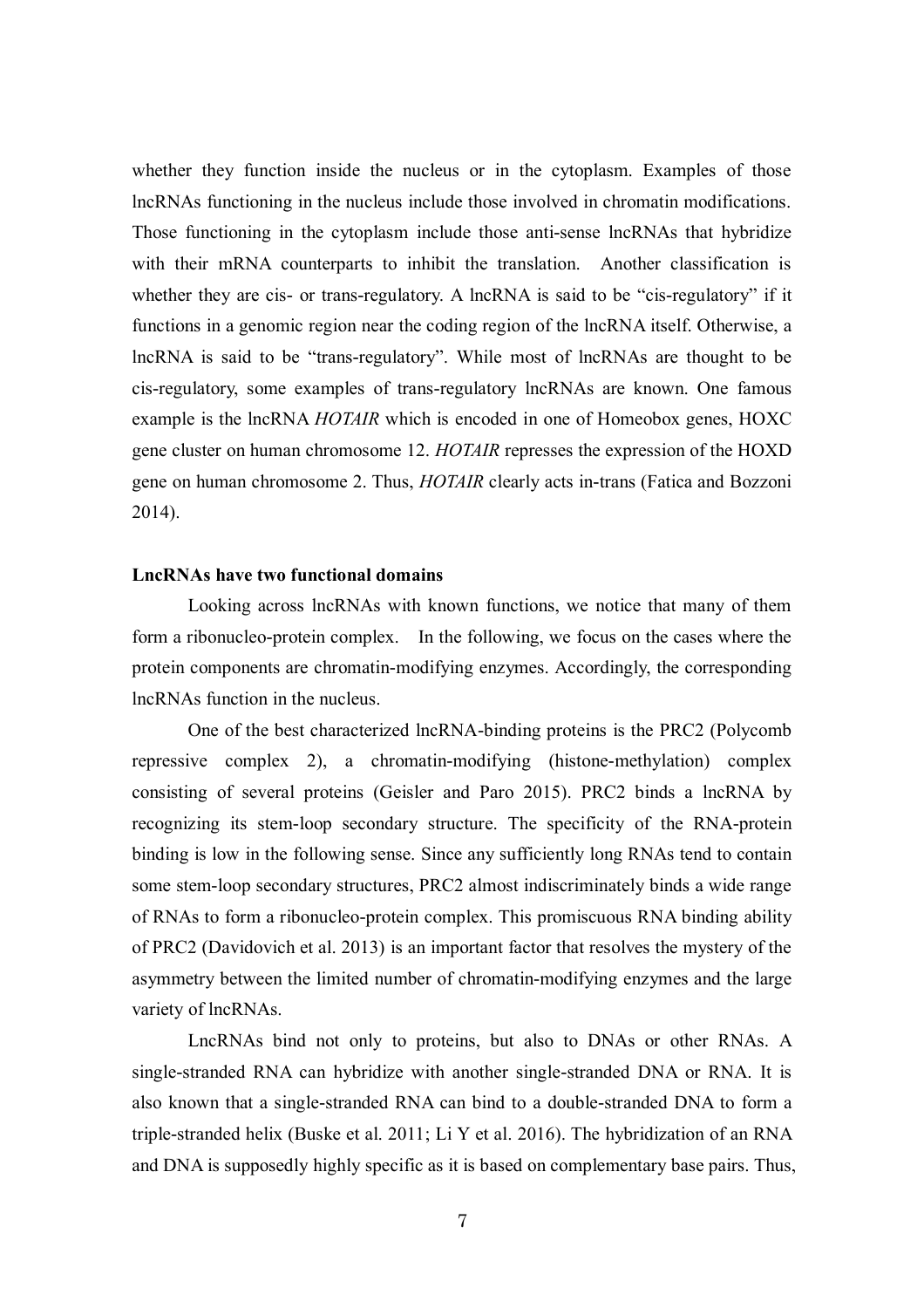a lncRNA can find DNA regions complementary to its DNA binding region to form a RNA-DNA helix. A longer binding region can achieve both higher affinity and higher specificity.

 This picture of lncRNAs is in accordance with a previously proposed model in which lncRNAs have two functional domains (Johnson and Guigó 2014). According to this model, one functional domain of a lncRNA forms a stem-loop secondary structure which binds to a protein, and the other domain binds to the genomic DNA to form a triple helix. The two functional domains have distinctly different binding properties: the binding specificity is low in the former (RNA-protein) and high in the latter (RNA-DNA). That is, a particular protein can bind many different lncRNAs while a particular lncRNA can bind to only one (or few) specific DNA region(s). As already noted above, PRC2 can bind many lncRNAs by recognizing a stem-loop secondary structure. TrxG (Trithorax Group Complex) that has an "opposite" function to PRC2 (TrxG *activates* gene expression by introducing a histone modification H3K4me3 while PRC *represses* gene expression by depositing H3K27me3) also binds lncRNAs in a similar manner (Fatica and Bozzoni 2014).

Today, several lncRNAs are known to form both chromatin-modifying ribonucleo-protein complex and RNA-DNA triple helix, which we review next.

## **LncRNAs anchor chromatin modifiers to genomic DNA sites**

 Schmitz et al. (2010) studied de novo DNA methylation of rDNA (ribosomal RNA-coding gene) promoter in mouse. They found that a kind of non-coding RNA (ncRNA), called promoter RNA (pRNA), is involved in the DNA methylation. pRNA is about 200-nt long and encoded on the rDNA promoter region. When transcribed, pRNA forms a triple helix about 20-nt long between a complementary pRNA sequence and double stranded DNA of the rDNA promoter region. The triple helix is recognized by de novo DNA methyltransferase DNMT3b for binding. DNMT3b, anchored to the genomic DNA via the pRNA, deposits the methyl group on a single cytosine of CpG sequence in the rDNA promoter, thereby hindering the binding of transcription factor TTF-1 to the promoter, which inactivates the transcription of the rDNA gene. Furthermore, the central region of the pRNA makes a stem-loop secondary structure which is recognized by a chromatin remodeling protein complex called NoRC. NoRC introduces histone modifications (H4K20me3 and H3K27me3) to the nearby chromatin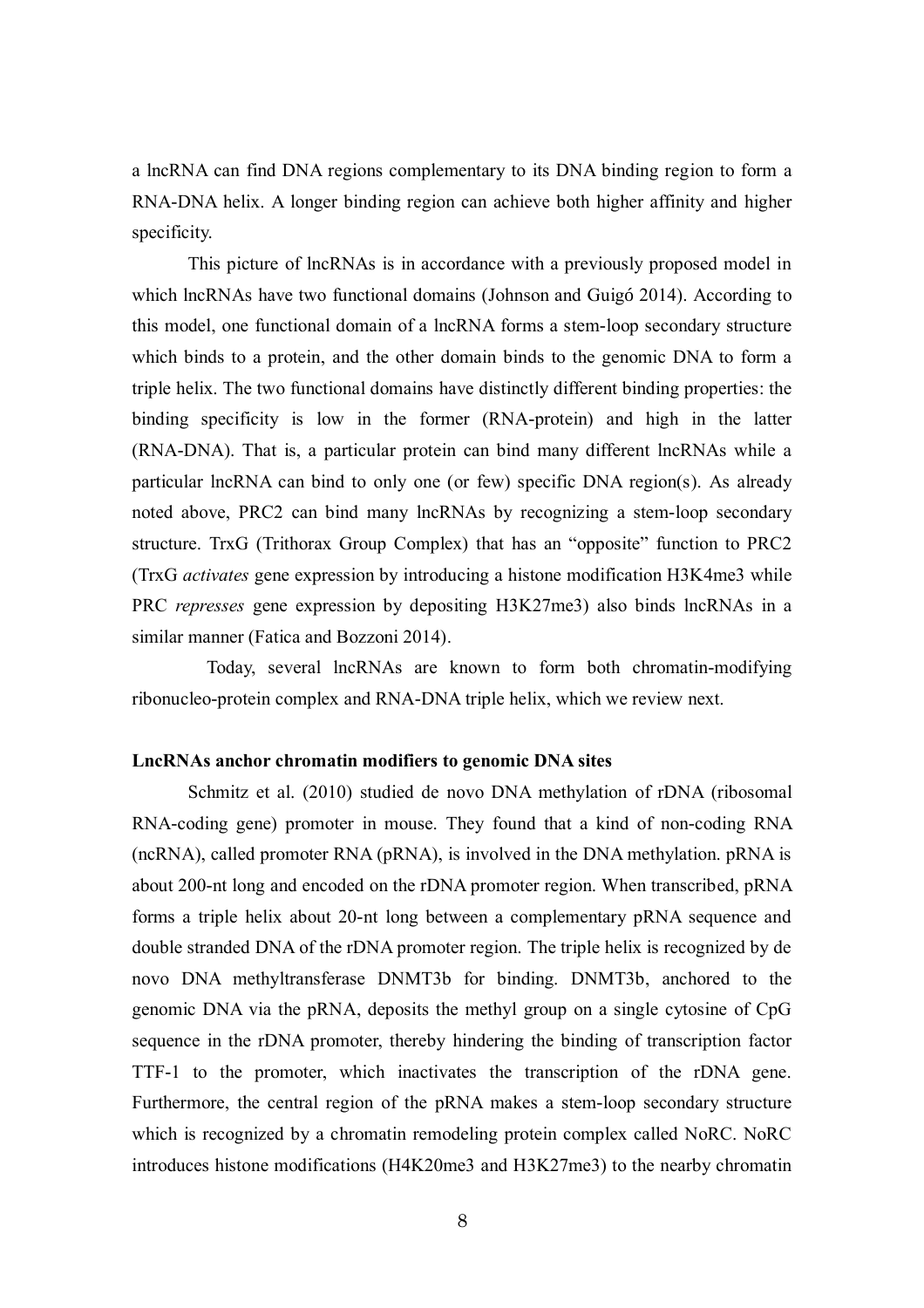for heterochromatin formation, which, together with the DNA methylation, strongly represses the rDNA gene (Schmitz et al. 2010). This study showed that a single non-coding RNA, namely a pRNA, mediates not only de novo DNA methylations but also de novo histone modifications.

 Other examples are also provided in a recent review by Li Y et al. (2016) who discussed the detailed mechanisms of triple helix formation by lncRNAs and DNAs in vivo. As they have already pointed out, six out of seven lncRNAs that they listed are reported to form triple helices as well as to recruit some chromatin modifiers (see Table 1 in the paper by Li Y et al. 2016). We would like to point out that these proteins are also known to be involved in de novo chromatin modifications. The list includes, in addition to the pRNA discussed above, *Fendrr* (Foxf1 and Pitx2 genes and PRC2 and TrxG/MLL complexes), *Khps1* (SPHK1 gene and the histone acetyltransferase p300/CBP), *PARTICLE* (MAT2A gene and PRC2), *MEG3* (TGF- $\beta$  pathway genes and PRC2) and *HOTAIR* (PCDH7, HOXB2 and other genes, and PRC2 and the histone demethylase LSD1) (Li Y et al. 2016). The same, or similar, mechanism of de novo chromatin modifications is expected for other pRNAs as well as eRNAs (enhancer RNAs) that have been recently observed in various gene promoters and enhancers (Li W et al. 2016).

## **Each lncRNA harbors the genomic address code of its own?**

 Chromatin-modifying enzymes do not have the positional information of the genomic sites on which they act. We propose that it is the role of lncRNAs to provide the missing positional information to the chromatin-modifying enzymes. Since this information specifies positions on the genome, we would like to call it "genomic address code (GAC)", rather than "cellular address code" (Batista and Chang 2013). Several concrete examples were described in the previous section. We predict the existence of GAC regions to be ubiquitous in those lncRNAs that bind to de novo chromatin-modifying enzymes such as PRC2 and TrxG. Although there are only a handful experimental studies to date confirming the existence of GACs in lncRNAs, if it is indeed the case, we can clearly understand the role of lncRNAs in epigenomic regulation. That is, a lncRNA binds a chromatin-modifying enzyme by using its stem-loop and anchors it to a particular site of the genomic DNA specified by its GAC by forming a triple helix, and the enzyme then modifies the chromatin. If this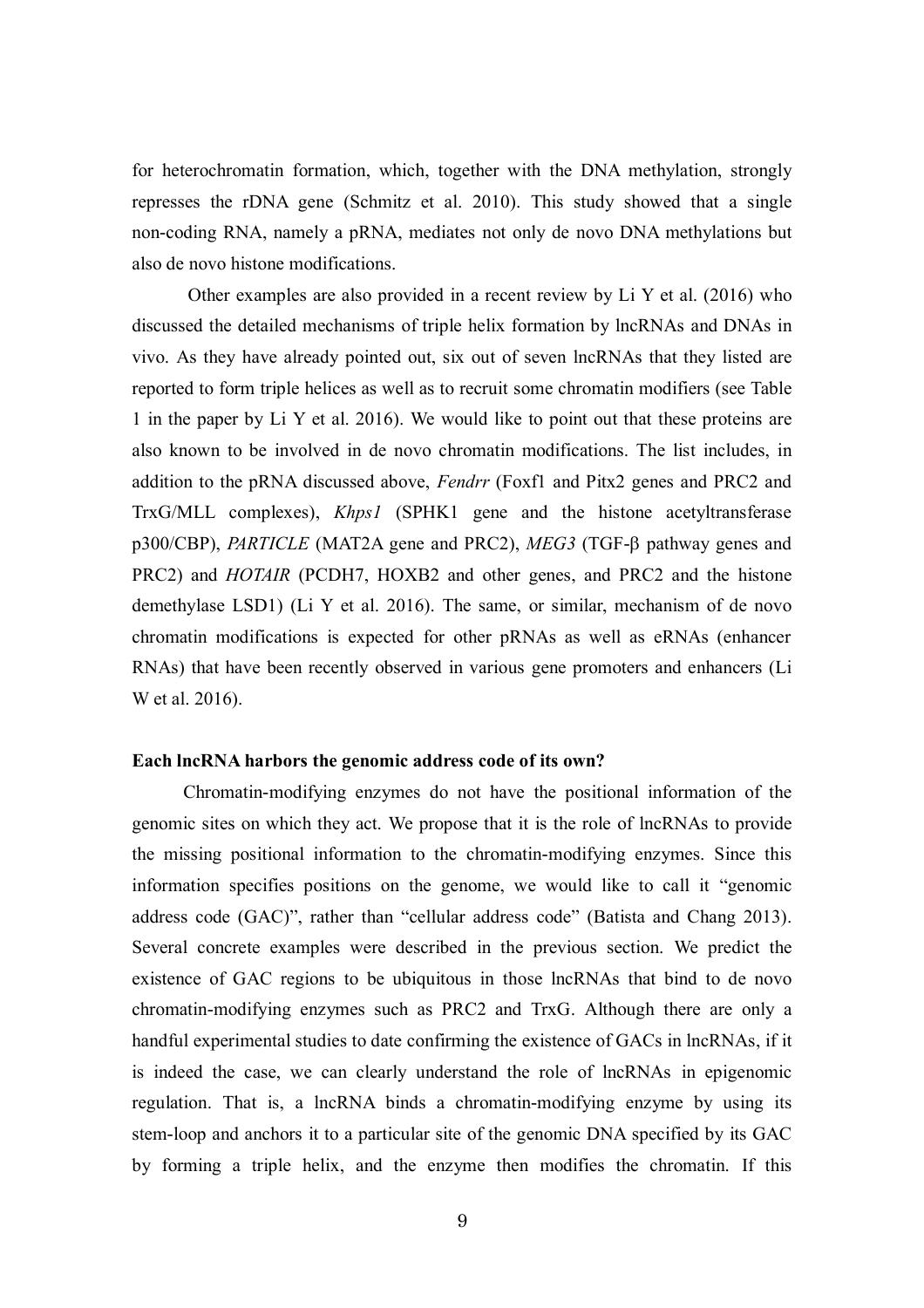hypothesis holds, it is possible for chromatin-modifying complexes to be recruited to arbitrary genomic sites simply by modifying the information of the GAC sequence in lncRNAs. This mechanism provides a simple way to increase the complexity of gene expression patterns by increasing the variety of lncRNAs, which may account for the correlation between the number of lncRNAs and evolutionary complexity of organisms (Kapusta and Feschotte 2014). We can thus explain the molecular mechanism of de novo chromatin modifications and understand not only that lncRNAs are indispensable factors in the process of establishing and altering epigenomes (the upward red arrows in Fig. 1), but also why tens of thousands of lncRNAs are required for determining the epigenome in various types of cells.

## **References**

- Alberts B, Johnson A, Lewis J, Morgan D, Raff M, Roberts K, Walter P (2015) Molecular Biology of The Cell, 6<sup>th</sup> Edn, Garland Science, New York, Chap. 7.
- Amin V, Harris RA, Onuchic V, Jackson AR, Charneck T, Paithankar S, Subramanian SL, Riehle K, Coarfa C, Milosavljevic A (2015) Epigenomic footprints across 111 reference epigenomes reveal tissue-specific epigenetic regulation of lincRNAs. Nat. Commun 6**:**6370. doi:10.1038/ncomms7370
- Batista PJ, Chang HY (2013) Long noncoding RNAs: cellular address codes in development and disease. Cell 152: 1298-1307.
- Baubec T, Colombo DF, Wirbelauer C, Schmidt J, Burger L, Krebs AR, Akalin A, Schübeler D (2015) Genome profiling of DNA methyltransferase reveals a role for DNMT3B in genic methylation. Nature 520: 243-247.
- Buske FA, Mattick JS, Bailey TL (2011) Potential in vivo roles of nucleic acid triple-helices. RNA Biol 8: 427-439.
- Davidovich C, Zheng L, Goodrich K, Cech TR (2013) Promiscuous RNA binding by Polycomb repressive complex 2. Nat Struct Mol Biol 20: 1250-1257.
- Derrien T, Johnson R, Bussotti D, Tanzer A, Djebali S, Tilgner H, Guernec G, Martin D, Merkel A, Knowles DG, Lagarde J, Veeravalli L, Ruan X, Ruan Y, Lassmann T, Carninci P, Brown JB, Lipovich L, Gonzalez JM, Thomas M, Davis CA, Shiekhattar R, Gingeras TR, Hubbard TJ, Notredame C, Harrow J, Guigó R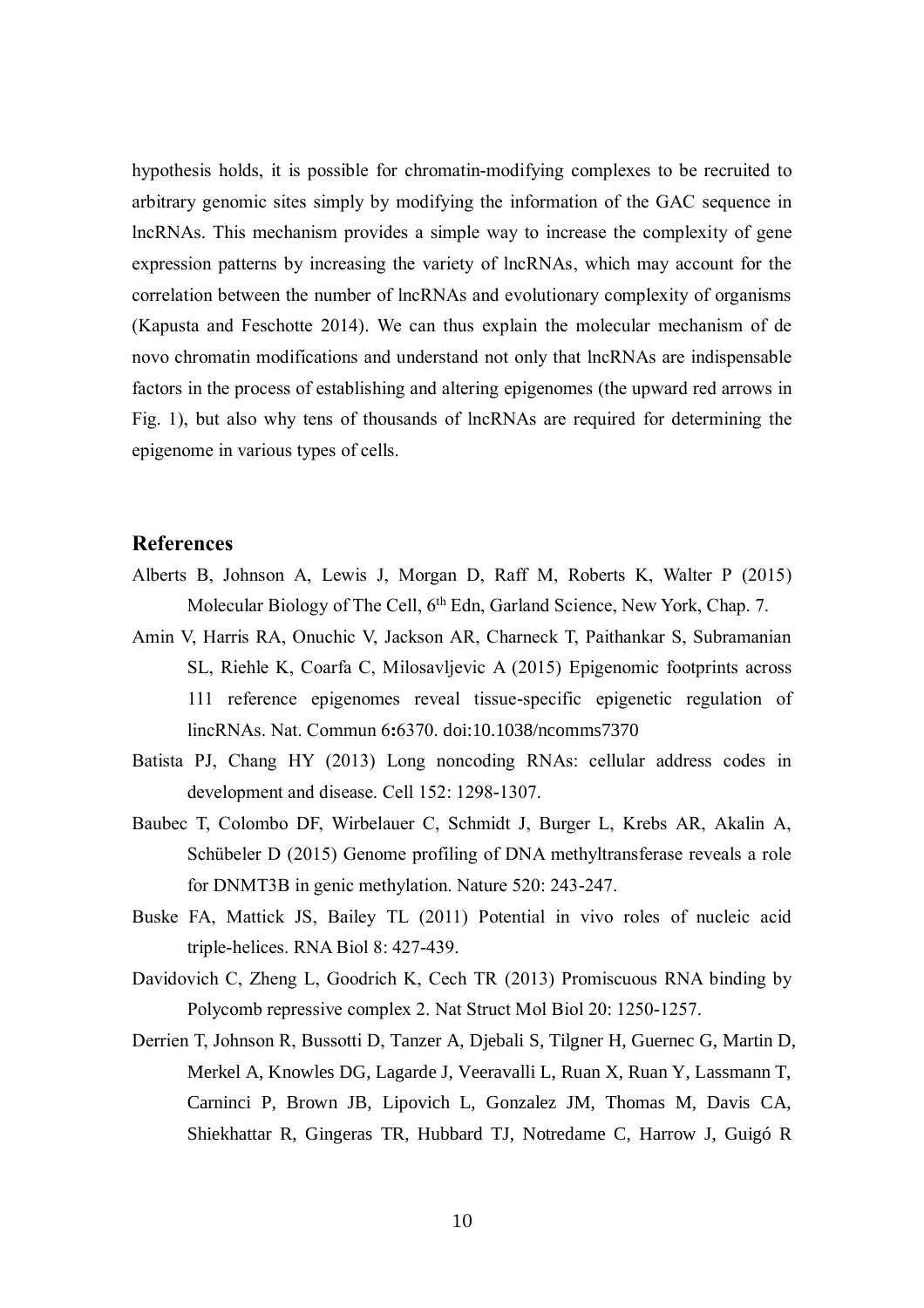(2012) GENCODE v7 catalog of human long noncoding RNAs: analysis of their gene structure, evolution, and expression. Genome Res 22: 1775-1789.

- Fatica A, Bozzoni I (2014) Long non-coding RNAs: new players in cell differentiation and development. Nat Rev Genet 15: 7-21.
- Geisler SJ, Paro R (2015) Trithorax and Polycomb group-dependent regulation: a tale of opposing activities. Development 142: 2876-2887.
- Hayashizaki Y, Kanamori M (2004) Dynamic transcriptome of mice. Trends Biotechnol 22: 161-167.
- Iyer MK, Niknafs YS, Malik R, Singhal U, Sahu A, Hosono Y, Barrette TR, Prensner JR, Evans JR, Zhao S, Poliakov A, Cao X, Dhanasekaran SM, Wu YM, Robinson DR, Beer DG, Feng FY, Iyer HK, Chinnaiyan AM (2015) The landscape of long noncoding RNAs in the human transcriptome. Nat Genet 47: 199-208.
- Johnson R, Guigó R (2014) The RIDL hypothesis: transposable elements as functional domains of long noncoding RNAs. RNA 20: 959-976.
- Kapranov P, St Laurent G (2012) Dark matter RNA: existence, function, and controversy. Front. Genet 3:60.
- Kapusta A, Feschotte C (2014) Volatile evolution of long noncoding RNA repertoires: mechanisms and biological implications. Trends Genet 30: 439-452.
- Katayama S, Tomaru Y, Kasukawa T, Waki K, Nakanishi M, Nakamura M, Nishida H, Yap CC, Suzuki M, Kawai J, Suzuki H, Carninci P, Hayashizaki Y, Wells C, Frith M, Ravasi T, Pang KC, Hallinan Mattick JJ, Hume DA, Lipovich L, Batalov S, Engström PG, Mizuno Y, M. Faghihi A, Sandelin A, Chalk AM, Mottagui-Tabar S, Liang Z, Lenhard B, Wahlestedt C (2005) Antisense transcription in the mammalian transcriptome. Science 309: 1564-1566.
- Li W, Notani D, Rosenfeld MG (2016) Enhancers as non-coding RNA transcription units: recent insights and future perspectives. Nat Rev Genet 17: 207-223.
- Li Y, Syed J, Sugiyama H (2016) RNA-DNA triplex formation by long noncoding RNAs. Cell Chem Biol 23: 1325-1333.
- Lopez-Pajares V (2016) Long non-coding RNA regulation of gene expression during differentiation. Pflugers Arch 468: 971-981.
- Reik W, Dean W, Walter J (2001) Epigenetic reprogramming in mammalian development. Science 293: 1089-1093.
- Schmitz K-M, Mayer C, Postepska A, Grummt I (2010) Interaction of noncoding RNA